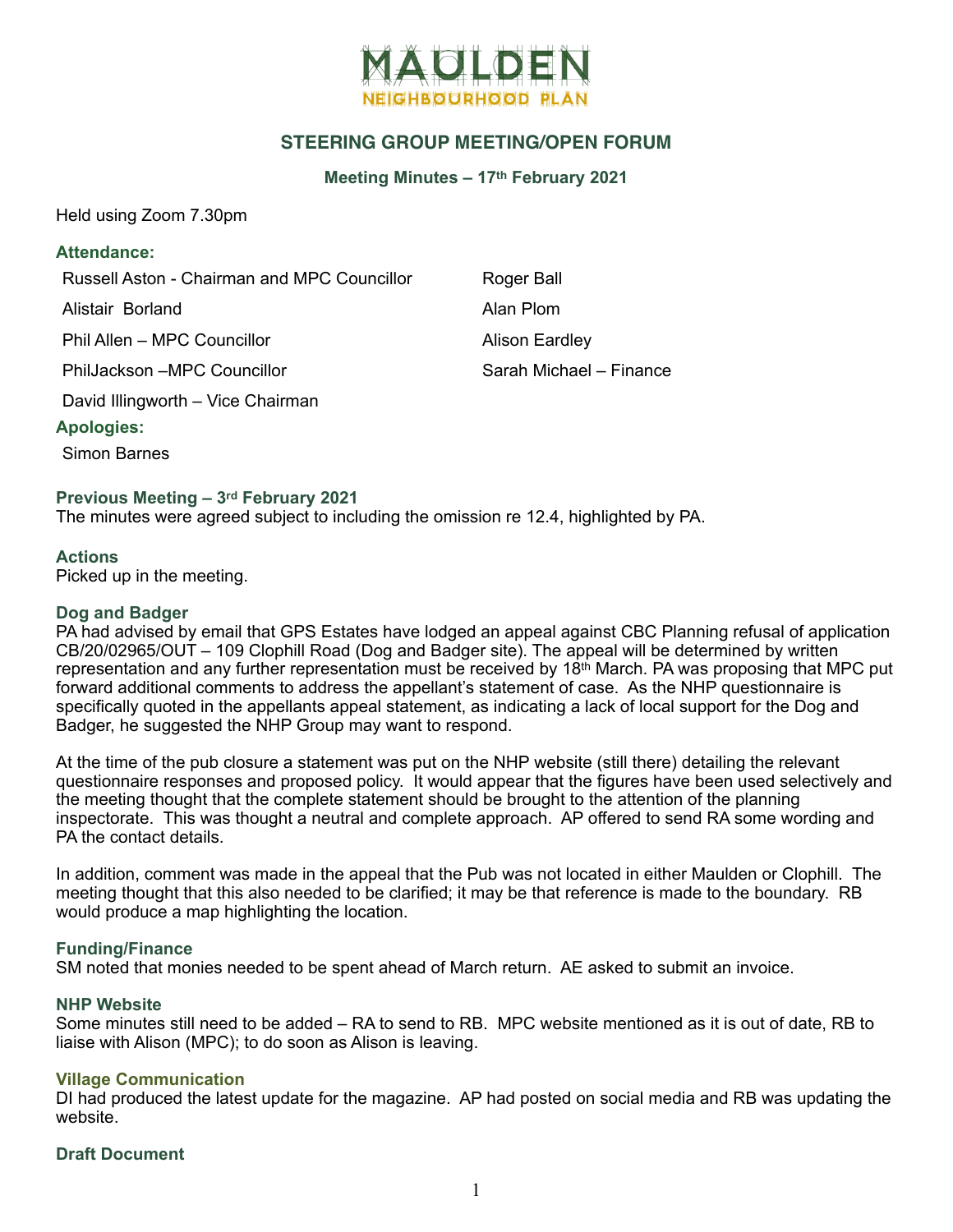- Dropbox. AE had set this up. AP to add current/useful documents and photos. Old dropbox to remain as an archive.
- Duck End Nature Reserve RA had emailed Sue Raven at Greensand Trust for a general update and re the hydrological survey and awaited a response. PJ was taking forward aspects with Maulden Charities and Stephen Summerfield who rented a triangle of land which was being considered as a buffer or part of. Re expansion, PJ advised there was an adjacent field rented by Greensand Trust which may be considered.
- Views SM had circulated what had been done. Two remained and these would be done soon. AE would just drop details into the draft. AP had investigated if there was anything related to views of the church that needed to be considered and there weren't.
- Density After some discussion and reference to the analysis undertaken on George St, Moor Lane, Gardners Close, Trilley Fields and Badger Hill Close a policy of 15 to 25 was to be taken forward.
- Section 2 and Historic Environment Record AP advised this was WiP and would be completed soon.
- LGS It was now time to write to the various land owners and explain what was being proposed for the NHP. AE had placed a standard letter on dropbox. All to look and liaise if they had tweaks so others could also benefit. Each LGS was talked through.
	- Brache Owned by MPC. RA to include in the NHP Update to MPC.
	- Moor Lane Allotments Owned by Maulden Charities and Anne Vickers was the contact. SM to contact.
	- MPC Allotments RA to include in the NHP Update to MPC.
	- Village Hall Amenity Space MPC owned. RA to include in the NHP Update to MPC.
	- Trilley Fields Play Area Ownership wasn't clear CBC or developer. Both AE and SM offered to look this up.
	- Gardeners Close Play Area CBC ownership. DI to take forward. Andrew Gordon mentioned as the contact.
	- Bowls Club
		- More work was required on the assessment. Size to be provided by AE, other details by AP as he was familiar with the location.
		- Bowls Club (Ron Garner and Steve Jennings) to be contacted. Whilst not the owners, polite to do so – Contact details to RA.
		- RA to include in the NHP Update to MPC.
	- Maulden Heath and Grasslands Forestry Commission ownership. SM to take forward
	- Duck End Marshy Grassland CBC ownership. DI to take forward.
	- Montague Wood Ownership not known. Land registry search may be necessary. RB to take forward.
	- Eastern part of Cut-throat Meadow Nature Reserve The Wildlife Trust. AP to contact.
	- Land behind Cobbits Road Private individial. SM to do a search. Due to possible sensitivities / resistence RA to request letter is sent from MPC.
	- Land off Limbersey Lane Private individual. SM to do search. Due to possible sensitivities / resistence RA to request letter is sent from MPC.
	- Woodland Discovery Area CBC ownership. DI to progress.
	- Sandy Acres Amenity Space CBC ownership. DI to progress.
- CBC land at Flitwick Road The meeting noted that this was land that could be built on by CBC, especially now they had formed a company to build affordable homes. Reference was made to an old proposal from Bidwells that sought to do similar. A LGS was thought about and the criteria talked through but it wasn't thought suitable. It was noted that whilst nothing specific could be done the general policies in the NHP would provide some protection.
- Policy M11 MPC Allotment Land RA started the discussion by suggesting the matter be marked forward to see how matters developed. A discussion started where it became clear that the concern was reference to a referendum in the text accompanying the Policy. Comment was made that there was the need for a democratic consultation process but not specifically another referendum ie in addition to the main NHP one. The wording to be amended.
- AE would continue to update the draft which would be on Dropbox.

## **AOB**

- PA asked whether there was anything in the NHP that considered funding for projects other than the S106 money. As there isn't he was concerned there may be a need to raise the precept to pay for projects and initiatives. It was suggested that the appetite for this could be tested during the Regulation 14 consultaion.
- PA advised the group of a matter of concern to the NALC. The Ministry for Housing, Communities and Local Government (MHCLG) have recently launched a consultation seeking views on proposals to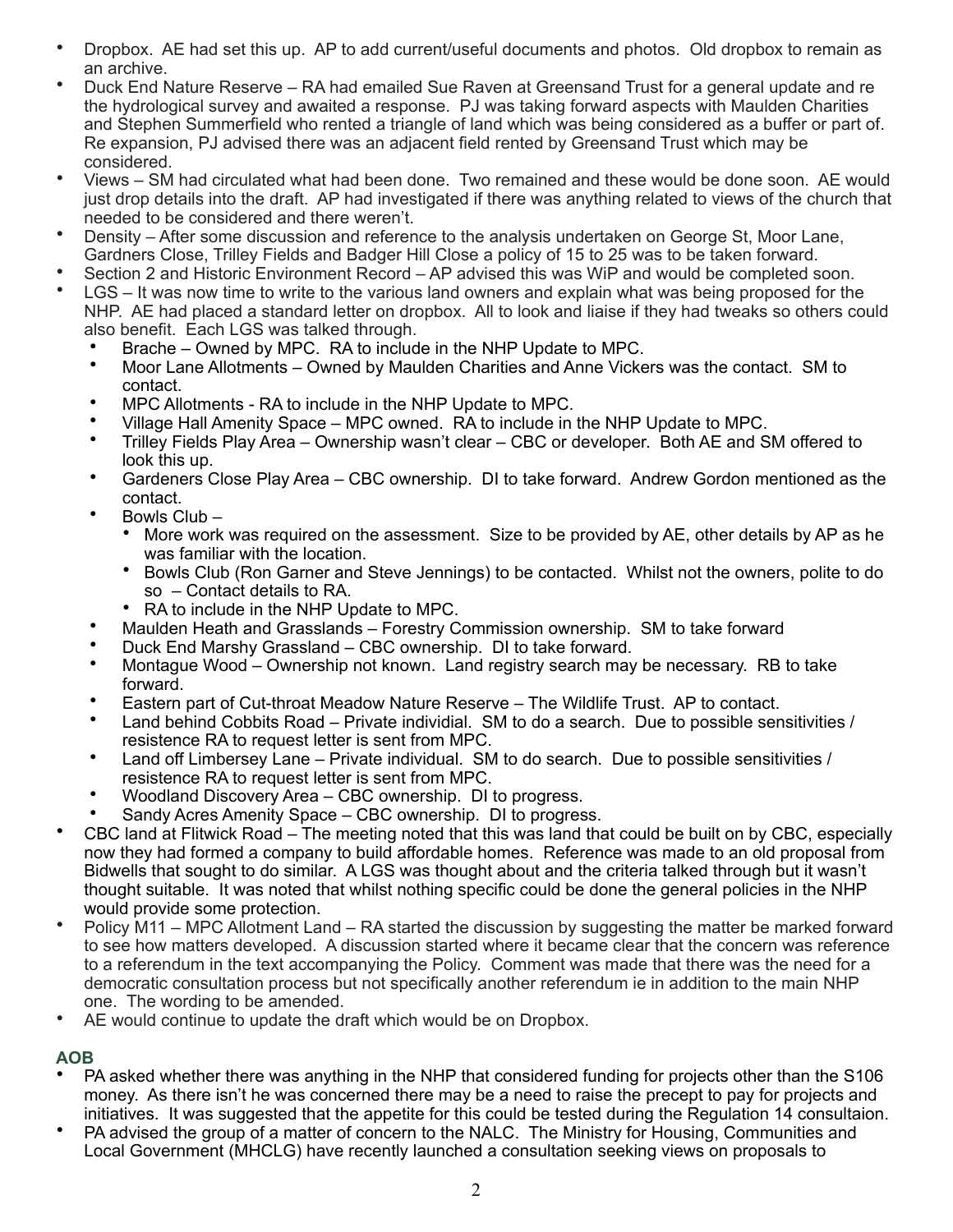reform of Strand 2 (land owned by a local authority or certain other public bodies) of the Right to Contest under the Local Government, Planning and Land Act 1980 operated by the Ministry of Housing, Communities and Local Government. [[Link](https://www.gov.uk/government/consultations/right-to-regenerate-reform-of-the-right-to-contest/right-to-regenerate-reform-of-the-right-to-contest) ]. [NALC is concerned that developers will be tempted to *approach local people and remunerate them for putting their names on the challenges being made. Whether local councils are subsequently subjected to the 'Right to Contest' or the 'Right to Regenerate', there needs to be a requirement about how the land or buildings are subsequently dealt with after they are passed on to ensure that developers are not tempted to use a front to acquire land or buildings, perhaps at below market value].*

## **Meetings**

Next meeting Wednesday 3rd March at 7.30pm using the same Zoom details.

# **Actions**

| <b>Date</b> | <b>Action</b>                                                                                                                                                                                                     | Who                             | Update                                                                          |
|-------------|-------------------------------------------------------------------------------------------------------------------------------------------------------------------------------------------------------------------|---------------------------------|---------------------------------------------------------------------------------|
| 29<br>July  | <b>Ongoing Village Communication</b><br>MPC Update - RA<br>Parish magazine - DI.<br>Parish notice boards. DI via John Coyle.<br>$\bullet$<br>Maulden Voice and Alternative Maulden - SB<br>٠<br>Website - RB<br>٠ | RB, DI,<br>SB, RA               | Ongoing<br>4 Nov - AP to take over from SB<br>18 Nov - AP, Post made<br>Ongoing |
| 8/12        | Density - Speak Tom at CBC re rationale                                                                                                                                                                           | <b>AE</b>                       | $Jan - WiFi$<br><b>Close</b>                                                    |
| 6/1         | Local Green Spaces - An assessment was needed for all the<br>allotments and the Maulden Bowls Club                                                                                                                | RA, AE<br>& AP                  | $Jan - WiFi$<br>Feb - Allotments done, Bowls<br>Club part.                      |
| 6/1         | Local Green Spaces – Owners needed to be identified and<br>contacted. Land registry searches to be used. Template letters<br>were available.                                                                      | RA,<br>RB, DI,<br>SM,<br>AP, AE | Jan - WiP<br>Feb - To be allocated out. See<br>body of these minutes.           |
| 6/1         | Views - Reasons for why they are important to be documented.                                                                                                                                                      | <b>SM</b>                       | Jan - WiP<br>Feb - Additional views being<br>collated with wording. Two to do   |
| 6/1         | Views- Wording related to views of the church to be created and<br>included. AP would speak with Jenny Keens about church views.                                                                                  | <b>AP</b>                       | $Jan - WiFi$<br>Feb - investigated and no further<br>action. Complete           |
| 6/1         | Centre for Sustainable Energy - AE to contact                                                                                                                                                                     | <b>AE</b>                       | $Jan - WiFi$<br>Feb - No update                                                 |
| 6/1         | Local Community Facilities - Existing activity regarding<br>developments to the Village Hall to be found out.                                                                                                     | <b>RA</b>                       | $Jan - WiFi$<br>Feb - No update                                                 |
| 15/1        | Historic Environment Record - This may be incomplete. AP to<br>speak with the Historical Society requesting their review and input.                                                                               | <b>AP</b>                       | Feb - WiP                                                                       |
| 15/1        | Buffer Zone for Duck End Nature Reserve - Map and meterage<br>was required. RA to speak with Greensand Trust                                                                                                      | <b>RA</b>                       | Feb - Immediate action complete.<br>Ongoing liaison WiP                         |
| 15/1        | Photographs. A folder of photos was needed. Suggestion to use<br>drop box. RB - can you help re arranging access to AE and<br>anyone else.                                                                        | <b>RB</b>                       | Feb – AP to move documents into<br>new dropbox                                  |
| 3/2         | CBC land at Flitwick Road to be considered. Agenda item                                                                                                                                                           | <b>RA</b>                       | Considered. Close                                                               |
| 3/2         | Density – Figure to be suggested                                                                                                                                                                                  | <b>AE</b>                       | 15 to 25 to go in NHP. Close                                                    |
| 17/2        | Invoice for services to date to be raised                                                                                                                                                                         | <b>AE</b>                       |                                                                                 |
| 17/2        | Websites. Mins to go on NHP website. MPC website to be<br>updated and aligned to NHP site                                                                                                                         | <b>RB</b>                       |                                                                                 |